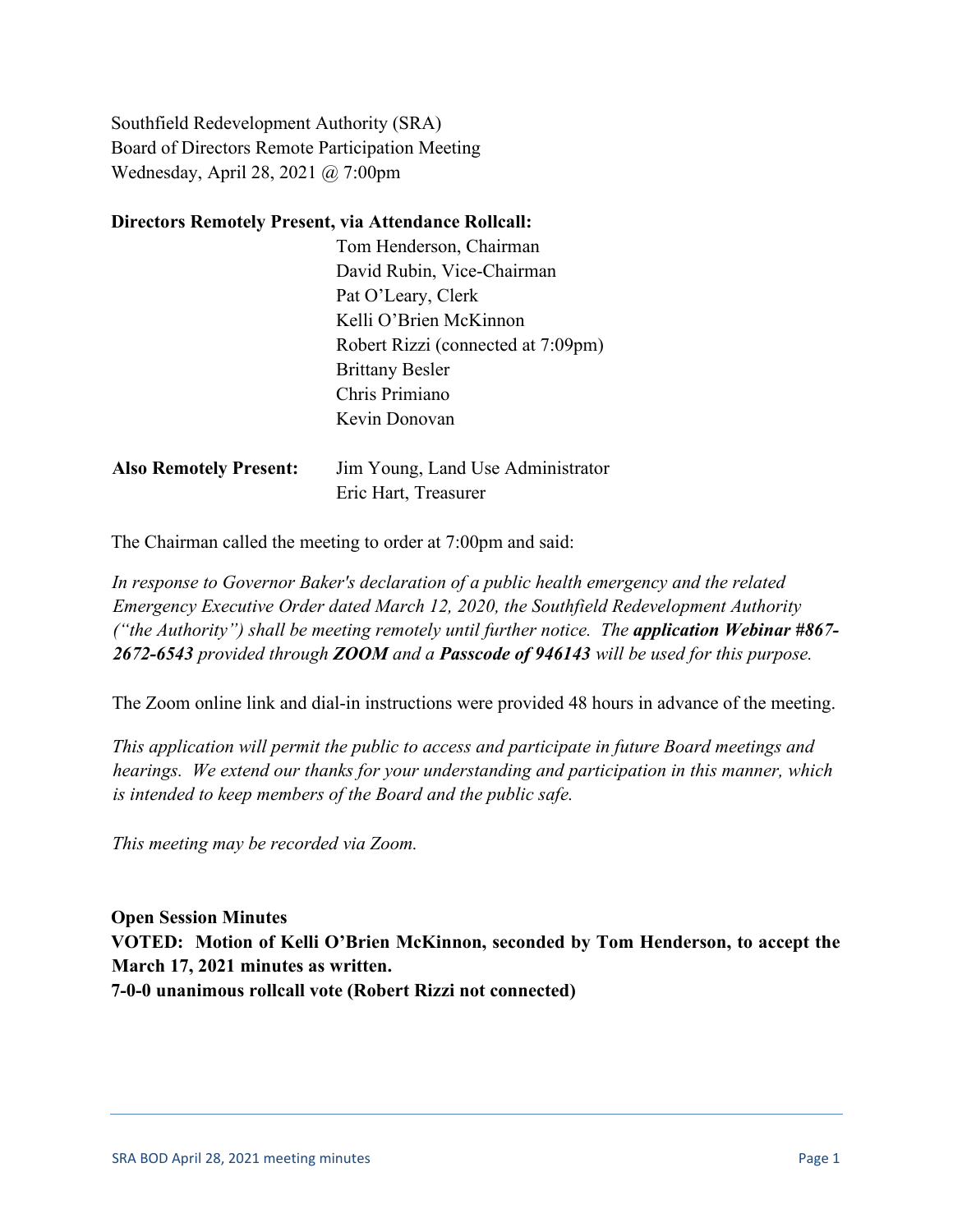## *Taken out of order:*

# **Measure 21-05: Building 11 (Caretaker Site Office) Demolition Contract: Discussion and Possible Vote**

Chairman Henderson said the estimated cost for taking down the Caretaker Building #11 has been reduced from \$75,000 to \$50,100. This will cover the demolition and the abatement.

Mr. Young said the lowest bidder on was Costello Dismantling. The \$50,100 will cover \$46,100 to Costello and \$4,000 for Vertex, the environmental monitor, during the abatement process.

## **Measure 21-05:**

**VOTED: Motion of Kevin Donovan, seconded by Chris Primiano, that the Board of Directors hereby appropriates \$50,100 from the Infrastructure Development Revenue Refunding Bond Series 2020A Improvement Project Fund for the Building 11 (Caretaker Site Office) Demolition Project; and hereby authorizes the Chair or Vice Chair to execute the agreements with Costello Dismantling Company, Inc. and The Vertex Companies, Inc. as presented.** 

**7-0-0 unanimous rollcall vote (Robert Rizzi not connected)**

# **Exclusive Negotiation Agreement (ENA) between Southfield Redevelopment Authority and BPD Union Point LLC - Extension Discussion and Possible Vote**

Chairman Henderson said they were hoping, by now, to have a long-term ENA to take them through next year.

Atty. Galvin said he thinks they have, fundamentally, an agreement as BPD Union Point has essentially agreed to what the SRA was looking for, budgetary-wise. He requested two more weeks to meet with Atty. Sullivan and Mr. Twohig to work out the remaining details.

Mr. Donovan said the budget cannot be approved without an ENA agreement in hand; this needs to be done immediately.

# **VOTED: Motion of Kelli O'Brien McKinnon, seconded by Tom Henderson, to agree to extend the current ENA to May 14, 2021 and to authorize Atty. Galvin to engage in order to complete 8-0-0 unanimous rollcall vote**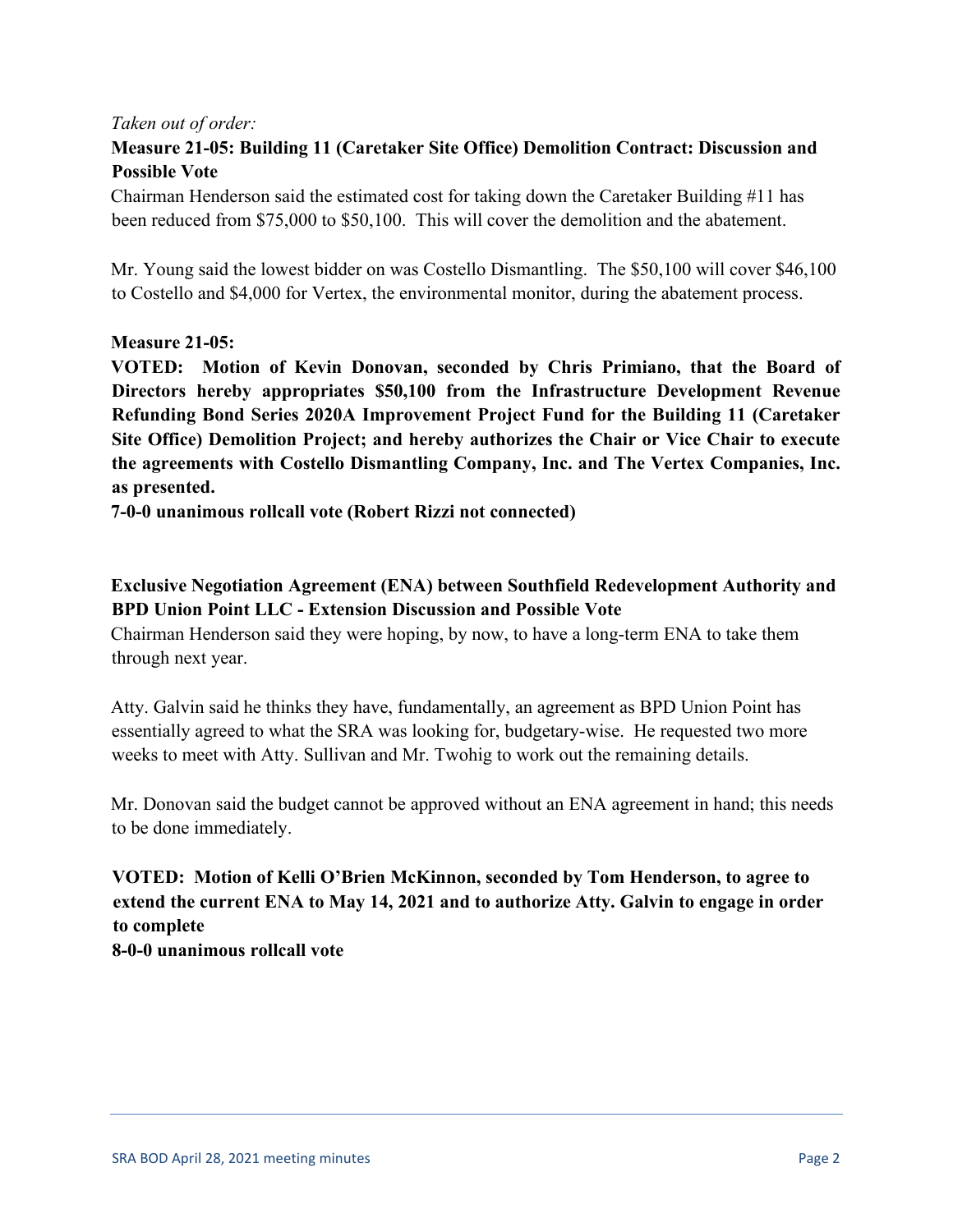## **Measure 21-06: Route 18 Sewer Improvement Project: Discussion and Possible Vote**

Atty. Galvin said that Atty. Callanan, Weymouth solicitor, said under the proposed Inter-Municipal Agreement the SRA would have the ability the make direct payments to MassDOT, or reimbursement payments to Weymouth.

Chairman Henderson said that part of the bond infrastructure plan is to do Rte. 18 sewer upgrades and time is of the essence; MassDOT wants an agreement before May  $1<sup>st</sup>$ . He said this is important to get done before final paving activities occur later this year.

Mr. Young said there is an overall cap of \$957,040 that is requested be utilized for this project. This was part of the bond revenue refinancing in December. Environmental Partners was engaged to advance the actual design work which has been incorporated into the current as-built plans. The general contractor, Gioioso & Sons, gave a price of \$885,040 which includes a 10% contingency. Environmental Partners' cost to perform construction phase services would be capped at \$72,000.

Mr. Young said there will be a two-step process to release the work:

- 1. Authority enters into Inter-municipal Agreement with the Town of Weymouth to reimburse them for their costs.
- 2. Town of Weymouth and MassDOT to amend the existing Non-Participating Agreement that Town of Weymouth has with MassDOT for extra work above and beyond what MassDOT contracted out.

Mr. Young said there is limited time to be able to work collaboratively with Town of Weymouth and MassDOT in a way that does not impact the overall Route 18 construction schedule.

Mr. Donovan said he wants it on the record that they need to make sure that Brookfield understands that he would have held this up until the ENA is resolved. He is very concerned, and wants the ENA completed without any feet dragging; there is a May  $1<sup>st</sup>$  deadline.

Atty. Galvin asked for signatures on the Inter-Municipal Agreement to be electronically signed.

**VOTED: Motion of Tom Henderson, seconded by Kelli O'Brien McKinnon, that the Board of Directors hereby appropriates \$957,040.00 from the Infrastructure Development Revenue Refunding Bond Series 2020A Improvement Project Fund for the Route 18 Sewer Improvement Project; to execute the Intermunicipal Agreement with The Town of Weymouth, and to contract with EPG in accord with the EPG proposal, as presented; hereby**